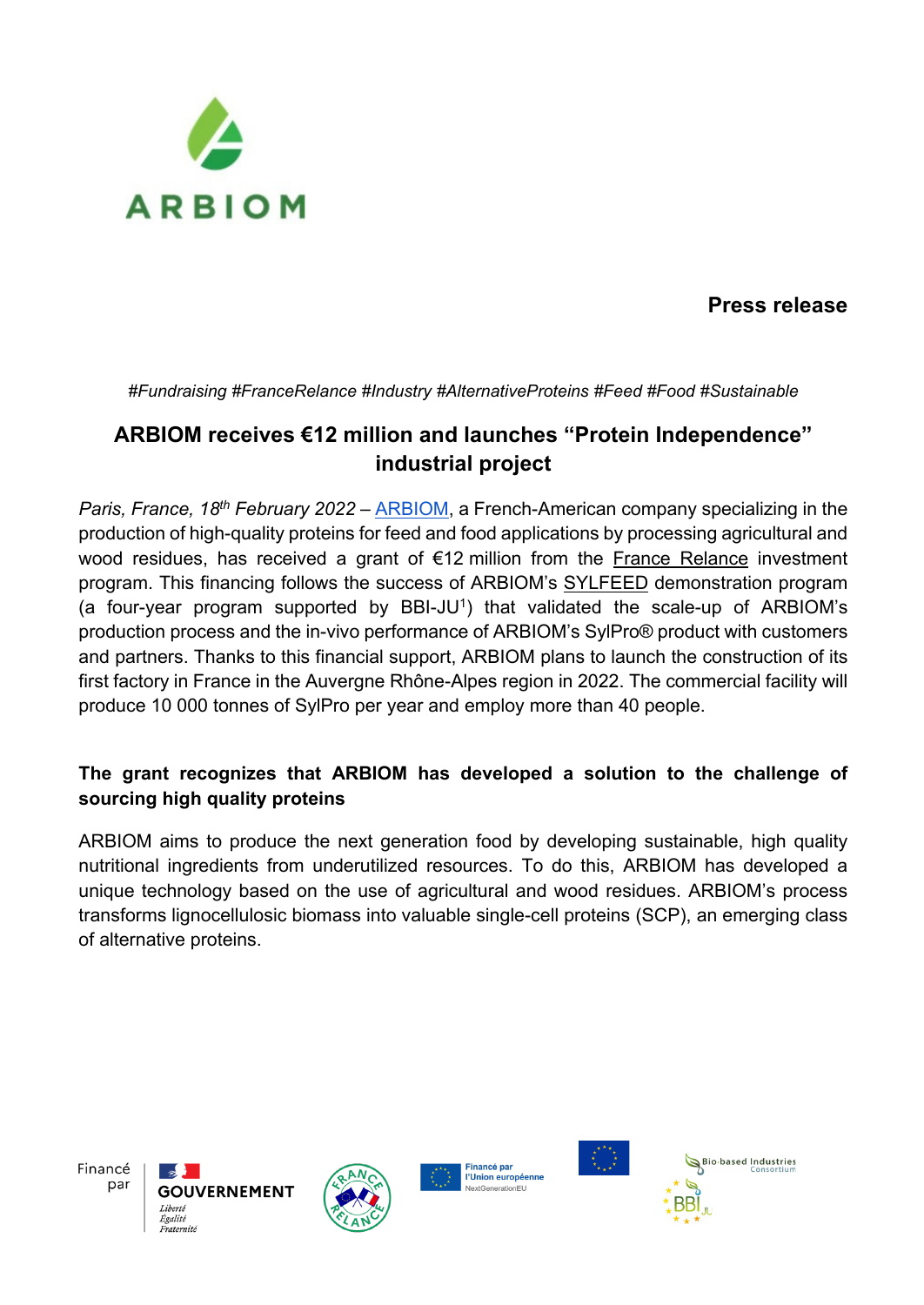



SylPro's Production Process

SylPro, is an innovative ingredient that offers nutritional, functional, and sustainable benefits, which are highly appreciated while used in human and animal food applications. SylPro is a non-GMO yeast, a sustainable alternative protein that can replace conventional proteins that have a significant impact on the environment; in particular fishmeal, soybean meal and concentrate.

*Dr. Ricardo Ekmay, ARBIOM SVP Nutrition and Product Development, highlights SylPro's performance in animal trials: "SylPro has proven to be an exceptional protein source for a variety of applications. Not only does SylPro have a high protein content and balanced amino acid profile, but it consistently shows class-leading digestibility, positive impacts on gastrointestinal health, and increased palatability…even for known picky eaters."*

Commercials trials with a number of petfood, aquaculture, and piglet feed manufacturers, a necessary step for commercial agreements, have successfully confirmed earlier results.

### **A major industrial project to offer the best quality proteins, highly sustainable, for feed and food applications**

Thanks to the  $E12$  million grant received from the France Relance investment program, ARBIOM will be able to accelerate the commercialization phase of its innovative product SylPro. Construction of the company's first production plant will begin in 2022 in France, in the Auvergne Rhône-Alpes region. The plant is expected to be operational by 2024 and will produce 10 000 tonnes of SylPro per year, creating more than 40 direct jobs in a strategic sector for the French economy.





Financé par<br>l'Union européenne **erationFU**